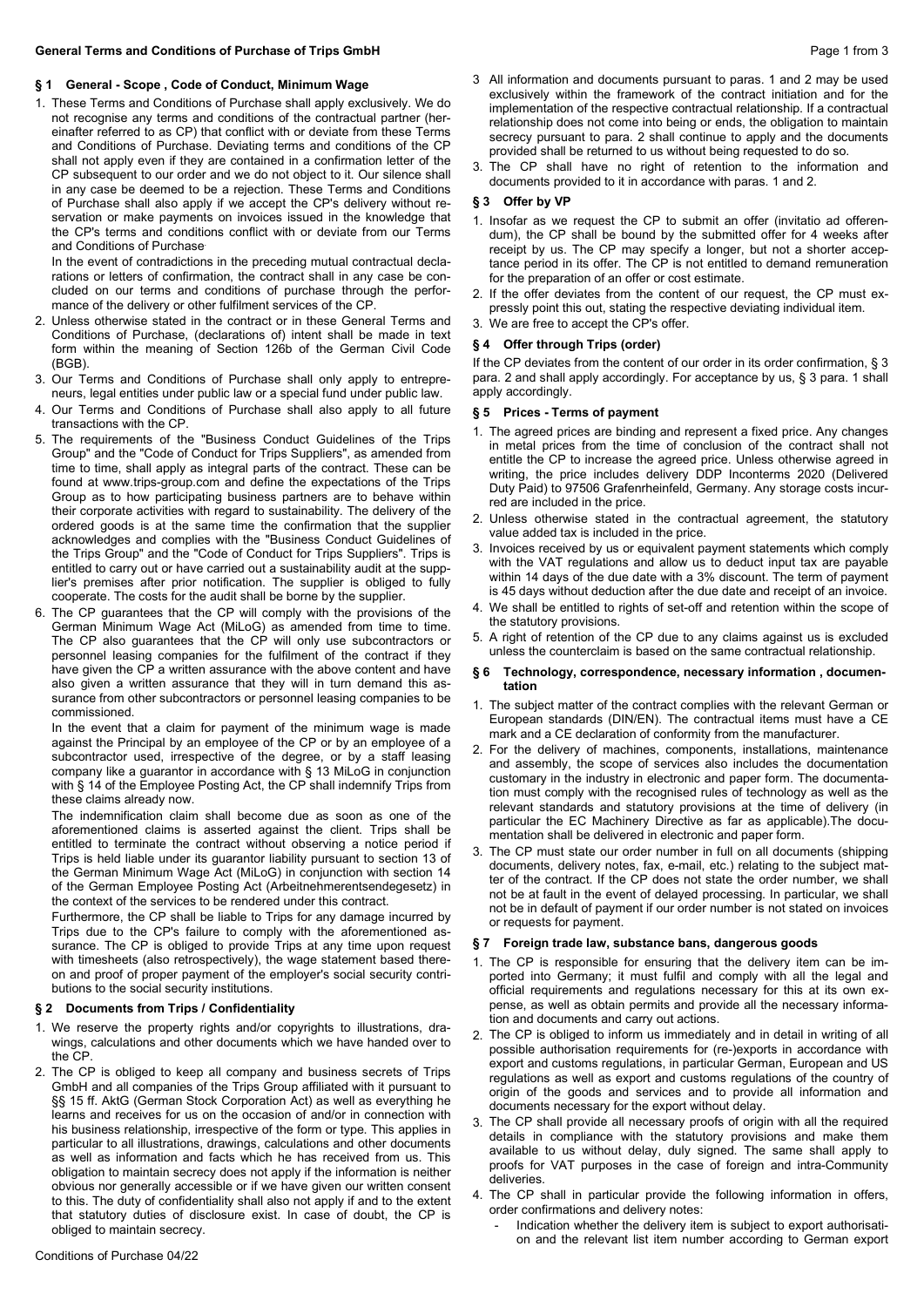#### **General Terms and Conditions of Purchase of Trips GmbH Page 2 from 3 Page 2 from 3**

law;

- Indication of a possible coverage of its product under the US CCL and the corresponding list number;
- Indication whether the ordered goods are subject to export authorisation according to the applicable EC Dual-Use Regulation and the corresponding list item number;
- Commodity code/HS code;
- Country of origin of the goods.

In the event that we are not granted the export licence that may be required, we expressly reserve the right to withdraw from the contract.

- 5. Existing substance prohibitions resulting from legal standards must be complied with by the CP. The CP is in particular obliged to comply with the restrictions arising from national and international laws and the RoHs and REACH regulations; which it expressly guarantees by sending the delivery.
- 6. The CP is obliged to declare to us the substances contained in its products (with designation of the associated CAS numbers and weight proportions in the homogeneous material), insofar as these substances are listed, for example, in one of the following legal standards, e.g. :
	- Chemicals Prohibition Ordinance,
	- End-of-Life Vehicles Ordinance,
	- Electrical and Electronic Equipment Act,
	- CFC Halon Prohibition Ordinance,
	- Ceramic Fibre Regulation.
- 7. Information about hazardous goods must be provided in the order confirmation and the delivery note. Safety data sheets must be provided. The goods must be packed and labelled in accordance with the applicable regulations and the documents must be prepared in accordance with the type of transport.

### **§ 8 Delivery date - Delivery**

- 1. The agreed delivery dates/periods are binding for the CP. The date of receipt by us and not the date of dispatch shall be decisive for compliance with the delivery dates/periods.
- 2. The CP is obliged to inform us immediately in text form if circumstances arise or become apparent to him which indicate that the stipulated delivery time cannot be met.
- 3. In the event of a delay in delivery, we shall be entitled to the statutory claims without restrictions. In particular, we shall be entitled to demand damages in lieu of performance and rescission after the fruitless expiry of a reasonable period.
- 4. If a binding delivery time has not been agreed, we are entitled to request the CP to deliver within a reasonable period. As of the expiry of the set deadline, the CP shall be in default of delivery.
- 6. Unless otherwise agreed in writing, delivery shall be made DDP Inconterms 2020 (Delivered Duty Paid) to 97506 Grafenrheinfeld.
- 7. The CP is only entitled to partial, excess or short deliveries or early deliveries if this has been agreed or we have consented to the delivery.
- 8. The return of the packaging/pallets requires special agreement, unless an exchange (e.g. for Euro pallets, KTG drums) is customary. The return shall be at the VP's expense.

Delivery and shipping instructions as well as material specifications regarding packaging specified by us are to be observed by the CP. The packaging shall be limited to the extent necessary to protect the item. The packaging must in particular ensure protection against damage, contamination and moisture during transport and storage.

### **§ 9 Duty to inform VP - Right of termination/rescission**

- 1. We may refuse the performance incumbent upon us if it becomes apparent after conclusion of the contract that our claim to counterperformance is jeopardised by the CP's inability to perform. The right to refuse performance shall not apply if the counter-performance is effected or security is provided for it.
- 2. We shall be entitled to set a reasonable deadline within which the CP shall, at its discretion, either effect counter-performance or provide security concurrently with the performance. After unsuccessful expiry of the deadline, we may withdraw from the contract. Sections 323 of the German Civil Code (BGB) shall apply.
- 3. A deadline pursuant to para. 2 is not required if the Merchant has made a statutory declaration in lieu of an oath or if insolvency proceedings have been filed against his assets, insolvency proceedings have been opened against his assets or insolvency proceedings have been dismissed for lack of assets.
- 4. The Merchant is obliged to inform us immediately if he has made a statutory declaration in lieu of an oath or if an application has been made to open insolvency proceedings against his assets.

#### **§ 10 Incoming inspections, defect investigation**

1. In the case of a purchase contract or a contract for work and materials, we shall check immediately upon receipt of the delivery whether it corresponds to the ordered quantity and type, whether there is any externally recognisable transport damage or obvious externally recognisable defects.

- 2. If we discover a defect during the inspections according to para. 1, we will report it. If we discover a defect later, we will report it.
- 3. Notification of defects may be given within 1 month of delivery or performance in the case of obvious defects. Hidden defects which only become apparent later or e.g. during commissioning may be notified within the limits of § 13 para. 1.
- 4. We have no further inspection and notification obligations other than those specified in paras. 1-3.

### **§ 11 Acceptance**

- 1. If acceptance is contractually agreed or provided for by law, it shall be carried out in the presence of both parties to the contract. A fictitious acceptance is excluded.
- 2. If a defect is discovered during acceptance, the CP must immediately restore the defect-free condition and request a new acceptance. In the event of insignificant defects, we may not refuse acceptance; the CP must remedy the defect identified in each case without delay.

### **§ 12 Liability for defects**

- 1. The warranty period for defects is 36 months from delivery or, if acceptance has been agreed, from acceptance. In the case of deliveries to places where the ordering party carries out orders outside its workshops, the limitation period begins with the acceptance by our ordering party, at the latest 24 months after the transfer of risk. The limitation period of § 479 BGB (recourse claims) remains unaffected by this.
- 2. We shall be entitled to the statutory claims for defects without any restrictions; in any case we shall be entitled to demand from the CP, at our discretion, rectification of the defect or delivery of a new item. This shall also apply if the inspection has been limited to random samples. We expressly reserve the right to claim damages, in particular the right to claim damages in lieu of performance. Limitations of the warranty rights for defects must be in writing.
- 3. The CP shall bear all costs associated with the rectification of the defect in full, in particular also any installation and removal costs. If the subject matter of the contract was taken by us to another location, the CP must fulfil its warranty obligations at this location at our discretion; the CP shall also bear all related costs.
- 4. We are entitled to remedy the defect ourselves at the VP's expense if there is imminent danger or if there is a particular need for urgency (e.g. in order to avoid the occurrence of further damage that is disproportionately high compared to the subject matter of the contract) and it is not possible to set a deadline for remedying the defect. In this case, we are obliged to inform the CP immediately, which can be

done without any formalities.

5. The aforementioned rights shall become statute-barred at the earliest one year after notification of the defect, but in no case before the expiry of the limitation period specified in § 13 para. 1.

### **§ 13 Product liability - indemnification - liability insurance cover**

- 1. Insofar as the CP is responsible for damage in accordance with the Product Liability Act, it shall be obliged to indemnify us against claims for damages by third parties upon first request if the cause of the damage lies within its sphere of control and organisation and it is liable itself in the external relationship. If the fault falls within the VP's area of responsibility, he shall be exclusively and fully liable in the internal relationship.
- 2. Within the scope of liability for cases of damage within the meaning of para. 1, the CP is also obliged to reimburse all possible expenses, costs and fees arising from or in connection with a recall campaign carried out by us. We shall inform the CP without delay of the content and scope of the recall measures to be carried out - insofar as this is possible and reasonable - and give him the opportunity to comment. Other statutory claims shall remain unaffected.
- 3. The CP is obliged to maintain a product liability insurance with an insured sum of at least € 10 million per personal injury/property damage lump sum - and to maintain it during the product liability period; if we are entitled to further claims for damages, these shall remain unaffected.

#### **§ 14 Property rights**

- 1. The CP guarantees that no rights of third parties (e.g. copyrights, trademark rights, patent rights) are infringed in connection with the delivery or service.
- 2. If claims are asserted against us by a third party due to an infringement of rights with regard to the CP's delivery or service, the CP shall be obliged to indemnify us against these claims upon first written request. The CP shall be liable unless it is not at fault for the infringement of the rights. The CP must prove that it is not at fault.

We are not entitled to make any agreements with the rights holder without the CP's consent - in particular to conclude a settlement, if the